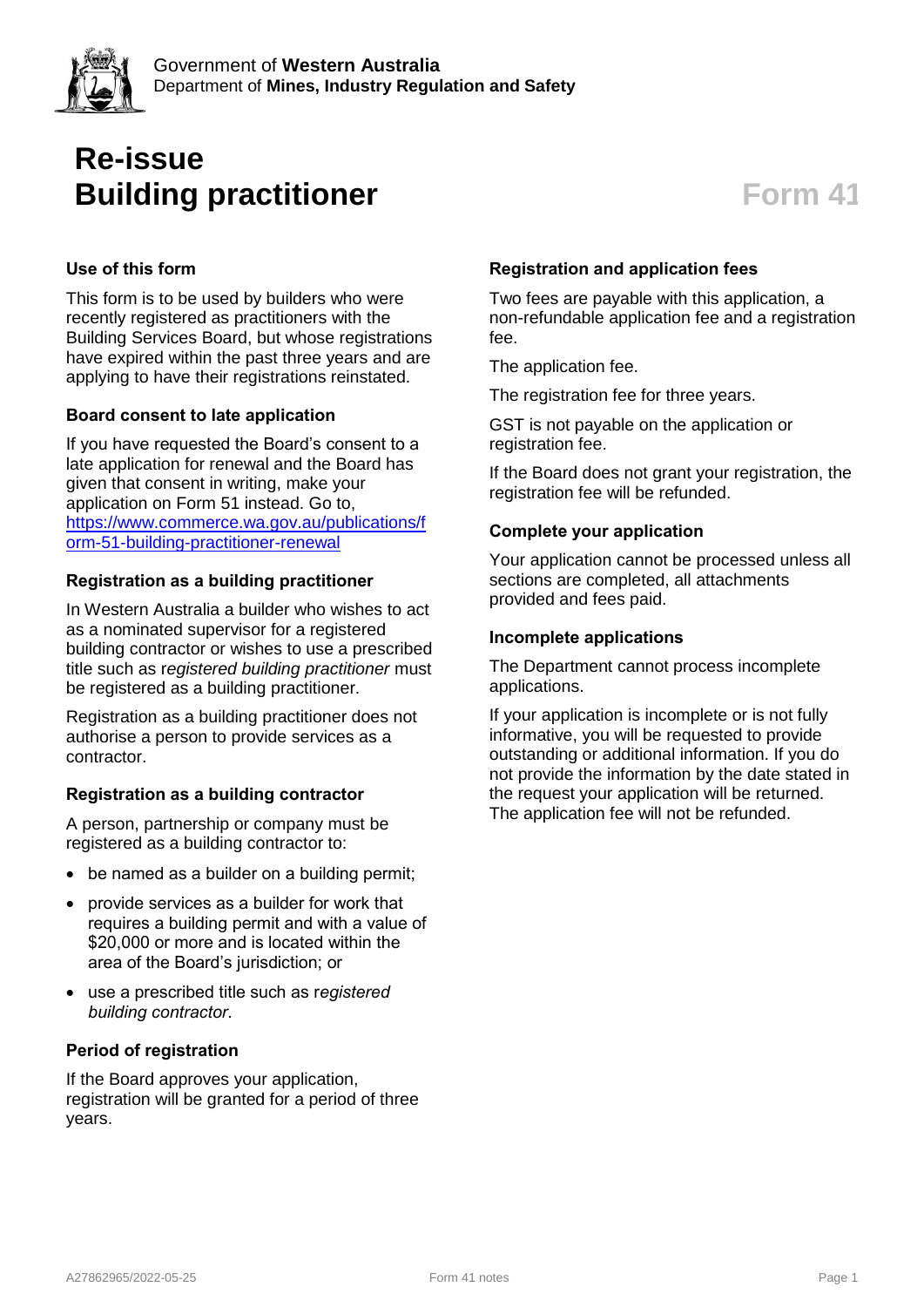### **Certified copies**

If you are providing a copy of any document with your application instead of an original it must be a certified copy. To have a copy certified you must show the copy of a document, together with the original to a person who is an authorised witness. The witness must:

- certify the copy is a true copy of the original;
- place their signature, together with their full name and their qualification to be a witness, immediately adjacent to the words of certification.

Professionals in the following occupations, who must not be related to the applicant, are authorised to certify documents:

- Accountant
- Bank Manager
- Chemist
- Dentist
- Doctor
- Justice of the Peace
- Lawyer
- Local Government Councillor
- Minister of Religion
- Police Officer
- Post Office Manager
- Public Servant
- Real Estate Agent

A complete list of authorised witnesses is available in Schedule 2 of the *Oaths, Affidavits and Statutory Declarations Act 2005.*

#### **Return of documents**

The Department does not normally return documents lodged in registration applications. If you need a copy of the application or attached documents, please make a copy before you lodge your application.

#### **How to lodge and pay**

Pay for and lodge your application including attachments:

#### **By post**

Pay by credit card using the payment slip on the form or pay by cheque or money order made payable to –

Department of Mines, Industry Regulation and Safety

Licensing Services Branch Locked Bag 100 EAST PERTH WA 6892

### **1** In person

Lodge your application and pay by cash, cheque, money order or card at the customer service counter.

Applications will not be assessed for completeness upon lodgement. Your application will be assessed following allocation to a Licensing Officer.

Level 1, 303 Sevenoaks Street CANNINGTON WA 6107 Office hours are: Mon-Fri 8:30am to 4:30pm.

- BPAY and online payment are not available for this registration.
- $\bigcirc$  The department will not receive email or fax applications for this registration.

#### **After your application is lodged**

The Department will confirm receipt of your application. If you do not receive an acknowledgement within 15 business days, please contact the Department on 1300 489 099 or email [be.licensing@dmirs.wa.gov.au.](mailto:be.licensing@dmirs.wa.gov.au)

When the Department is satisfied that your application is complete and payment is received it may refer your application to the Board for a decision on registration.

#### **State Administrative Tribunal review of Board decisions**

The decision to refuse an application for registration is a reviewable decision. If you disagree with the Board's decision in relation to your registration application, you may apply to the SAT for a review of the decision.

#### **More information**

If you need more information about the status of your application or about pra Receipt Details **n** generally, contact the Department on 1300 489 099 or email [be.licensing@dmirs.wa.gov.au.](mailto:be.licensing@dmirs.wa.gov.au)

# **Building practitioner**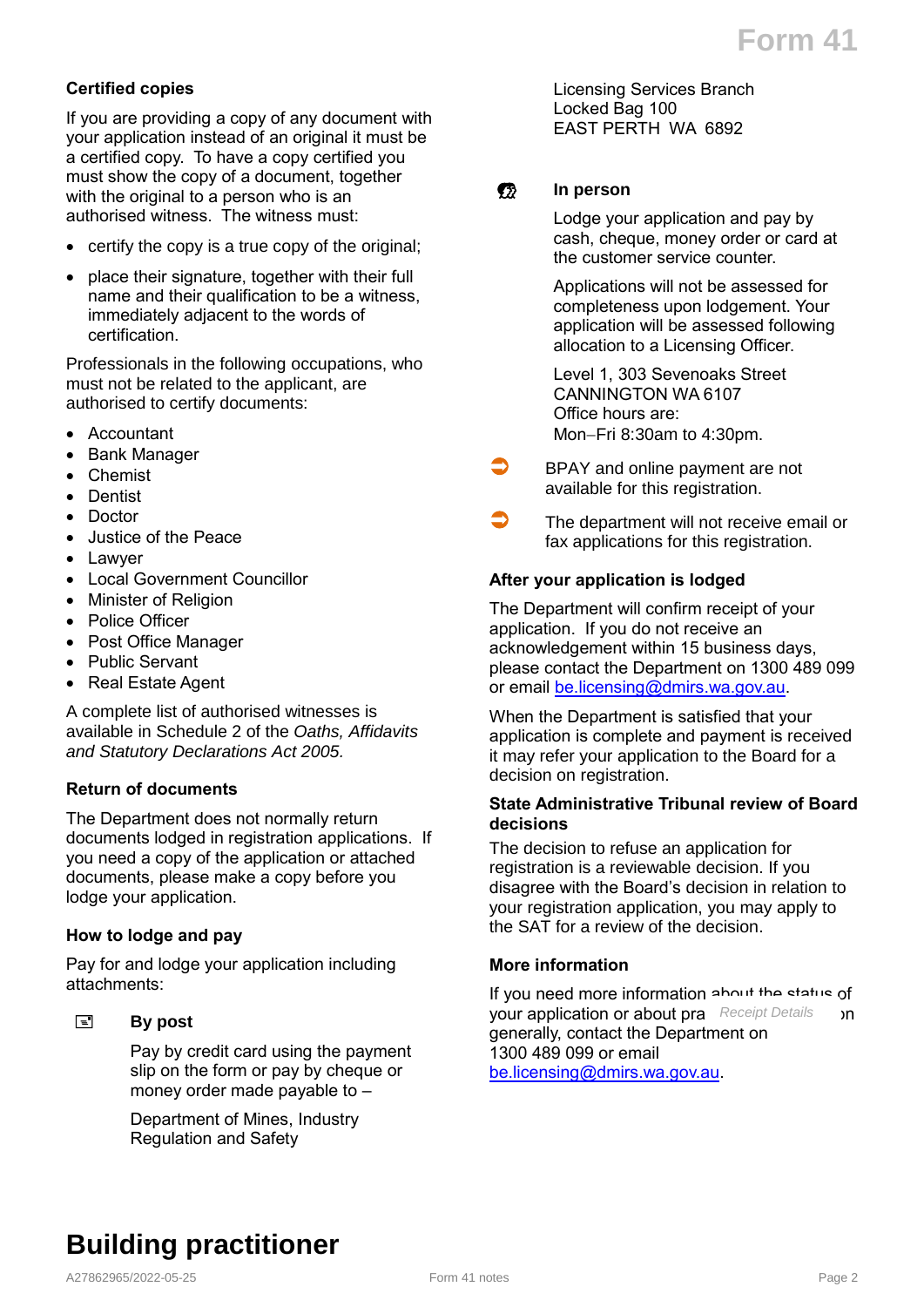

| Form |
|------|
| 41   |
|      |

# **CHECKLIST**

**Re-issue**

Use this checklist reminder to ensure that you complete all parts of your application and attach all necessary supporting documents.

|  | Personal and contact details provided |  |  |  |
|--|---------------------------------------|--|--|--|
|--|---------------------------------------|--|--|--|

 $\Box$  Proof of identity - 100 points provided

- $\Box$  Fitness & proprietary questions 1 to 11 answered
- $\Box$  Australian police check less than three months old, attached
- $\perp$ Nominated supervisor section completed
- Applicant's declaration signed and dated
- $\Box$  Payment details provided

# **PAYMENT**

**CREDIT CARD PAYMENT DETAILS** (Payment will appear as "**WA Gov – DMIRS**" on your bank statement)

| Card Type                 | Visa<br>Mastercard                 | (Only Visa and Mastercard accepted)                              |              |
|---------------------------|------------------------------------|------------------------------------------------------------------|--------------|
| <b>Card Number</b>        |                                    |                                                                  |              |
| Card Holder               |                                    |                                                                  | Please print |
| <b>Expiry Date</b>        |                                    | I authorise the Department to deduct the current prescribed fee* |              |
| Signature / Authorisation |                                    | Date                                                             |              |
|                           | Cardholder's contact phone number: |                                                                  |              |

\*Fees are subject to change on 1 July of each year **ABN: 69 410 335 356**

|                     | <b>Office Use only</b> |                           |     |                                    |                                                                    |
|---------------------|------------------------|---------------------------|-----|------------------------------------|--------------------------------------------------------------------|
| Registration<br>No: |                        | <b>Department</b><br>Code | BD  | <b>Chart</b><br><b>Description</b> | Build App Fee Prac Ind Initial<br>Build Reg Fee Prac Ind - Initial |
| <b>Total Fee</b>    | Φ<br>จ                 | Link<br>Licence           | Yes |                                    |                                                                    |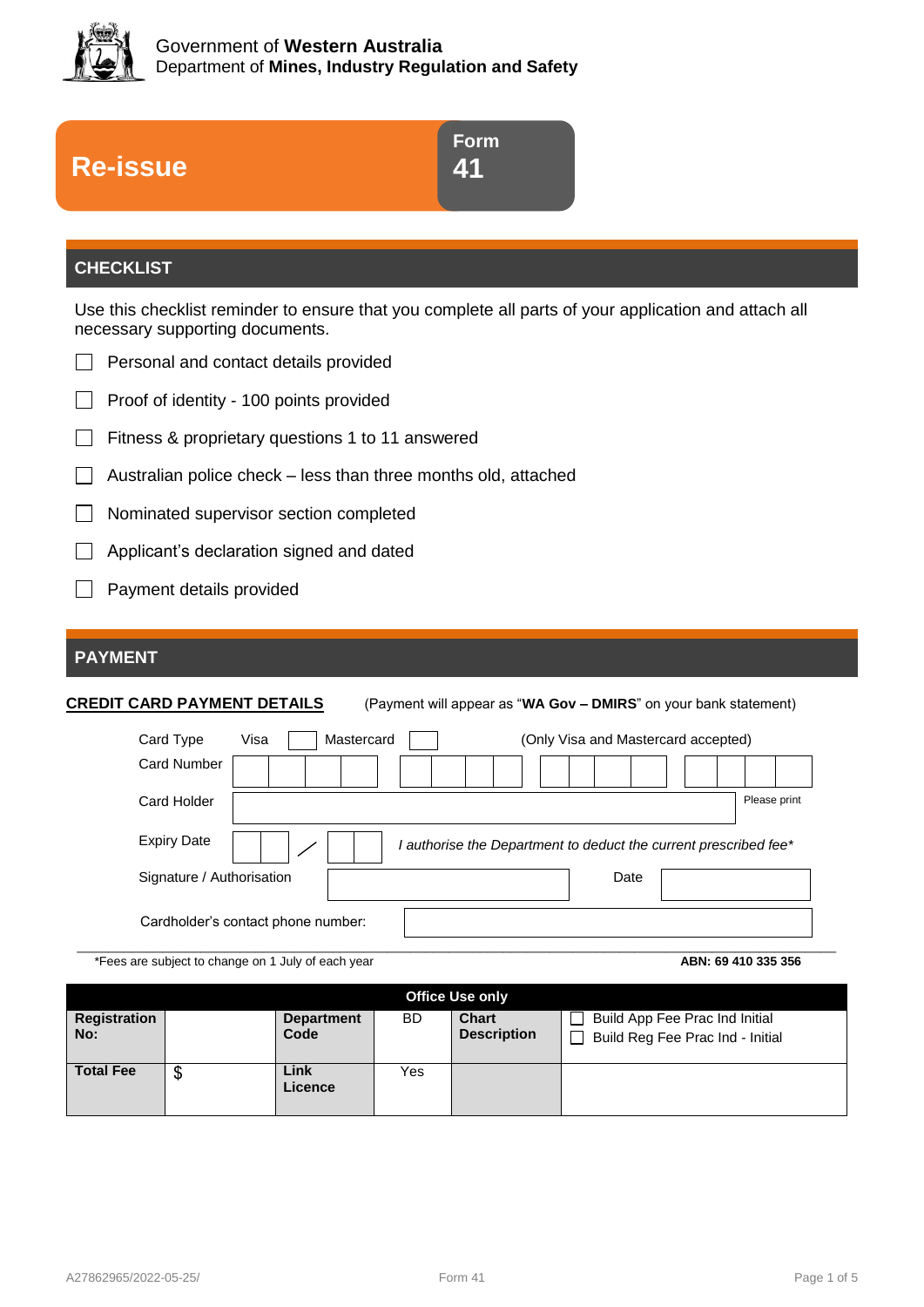



**Form 41**

# **Building practitioner**

**This form can only be used by those whose practitioner registration has expired within the past three years. If you have not been registered as a practitioner within the past three years you are not eligible to use this form.**

**Ensure you complete all parts of your application and attach all necessary supporting documents. Incomplete applications will not be processed.**

#### **Personal details**

| Salutation                                                                         | Mr | Mrs | $\mathbf{I}$ | Ms<br>Other please specify                               |
|------------------------------------------------------------------------------------|----|-----|--------------|----------------------------------------------------------|
| Family name                                                                        |    |     |              |                                                          |
| First name                                                                         |    |     |              |                                                          |
| Other name $(s)$                                                                   |    |     |              | Date of birth                                            |
| Have you been known by any other names?                                            |    |     |              | $\overline{\phantom{a}}$ No $\overline{\phantom{a}}$ Yes |
| If you answered 'yes' above, attach a separate page with full details.<br>Attached |    |     |              |                                                          |

**Principal place of business address** – required for publication in the register. It cannot be a post office

box number.

| <b>Street</b>                                                                                                                     |  |              |          |  |  |
|-----------------------------------------------------------------------------------------------------------------------------------|--|--------------|----------|--|--|
| Suburb                                                                                                                            |  | State        | Postcode |  |  |
| <b>Address for service</b> – required for the purpose of serving documents. It cannot be a post office box<br>As above<br>number. |  |              |          |  |  |
| <b>Street</b>                                                                                                                     |  |              |          |  |  |
| Suburb                                                                                                                            |  | <b>State</b> | Postcode |  |  |
| <b>Postal address</b> – address for correspondence from the Department.<br>As above                                               |  |              |          |  |  |
| Street or<br>PO Box                                                                                                               |  |              |          |  |  |
|                                                                                                                                   |  | <b>State</b> | Postcode |  |  |
| Contact dotaile                                                                                                                   |  |              |          |  |  |

#### **Contact details**

| Phone (home)    |  | Phone (work) ( |  |
|-----------------|--|----------------|--|
| Phone (mobile)* |  |                |  |
| Email*          |  |                |  |

\**Required to receive courtesy renewal reminder notifications by SMS and email and other important information relevant to your registration*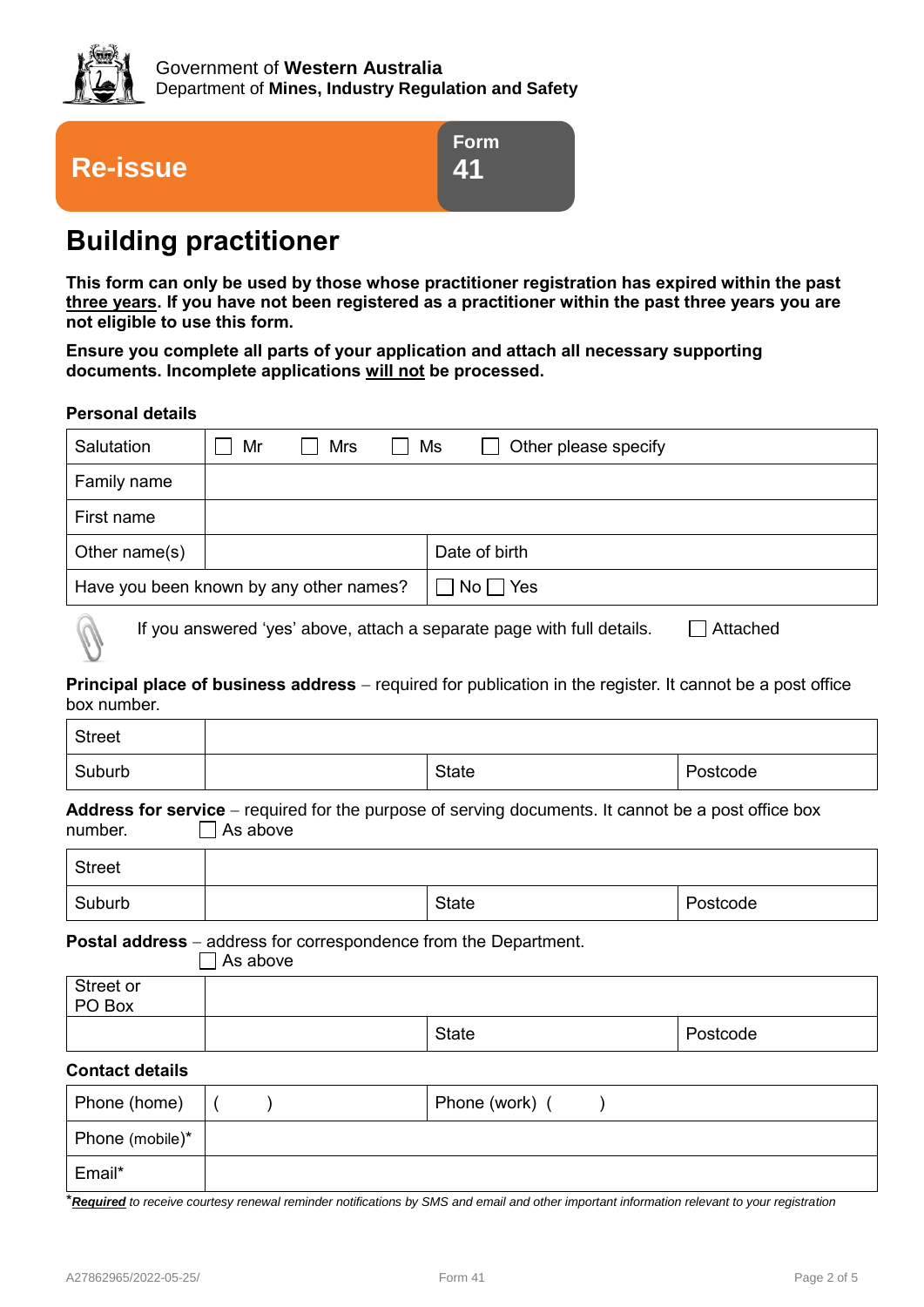# **PROOF OF IDENTITY**

Provide proof of your identity by attaching certified copies of two or more documents making a total of at least 100 points. At least one document must include photo identification.

| <b>Points allowed</b>                                                                                    | <b>Document</b>                                                                 |  | OFFICE USE |
|----------------------------------------------------------------------------------------------------------|---------------------------------------------------------------------------------|--|------------|
| 70 points                                                                                                | Birth certificate (not an extract)                                              |  |            |
|                                                                                                          | Current passport                                                                |  |            |
|                                                                                                          | Australian citizenship certificate                                              |  |            |
| 40 points<br>- for first document from this<br>category.<br>25 points<br>- for additional documents from | Current Australian issued licence or<br>permit card e.g. Driver's licence       |  |            |
|                                                                                                          | <b>Current Australian government</b><br>issued identification card              |  |            |
| this category.                                                                                           | Australian tertiary student<br>identification                                   |  |            |
| 35 points<br>A document from this set must                                                               | Mortgage document held by an<br>Australian financial body                       |  |            |
| show your name and current<br>residential address.                                                       | Australian Land Title Office record                                             |  |            |
|                                                                                                          | Document from the Credit<br>Reference Association of Australia                  |  |            |
| 25 points                                                                                                | Australian public utility bill, rates<br>notice or bank statement               |  |            |
|                                                                                                          | Credit or debit card issued by<br>Australian banking or credit<br>institution   |  |            |
|                                                                                                          | Medicare card                                                                   |  |            |
|                                                                                                          | Marriage certificate (for maiden<br>name only) or change of name<br>certificate |  |            |
| <b>Total points</b>                                                                                      |                                                                                 |  |            |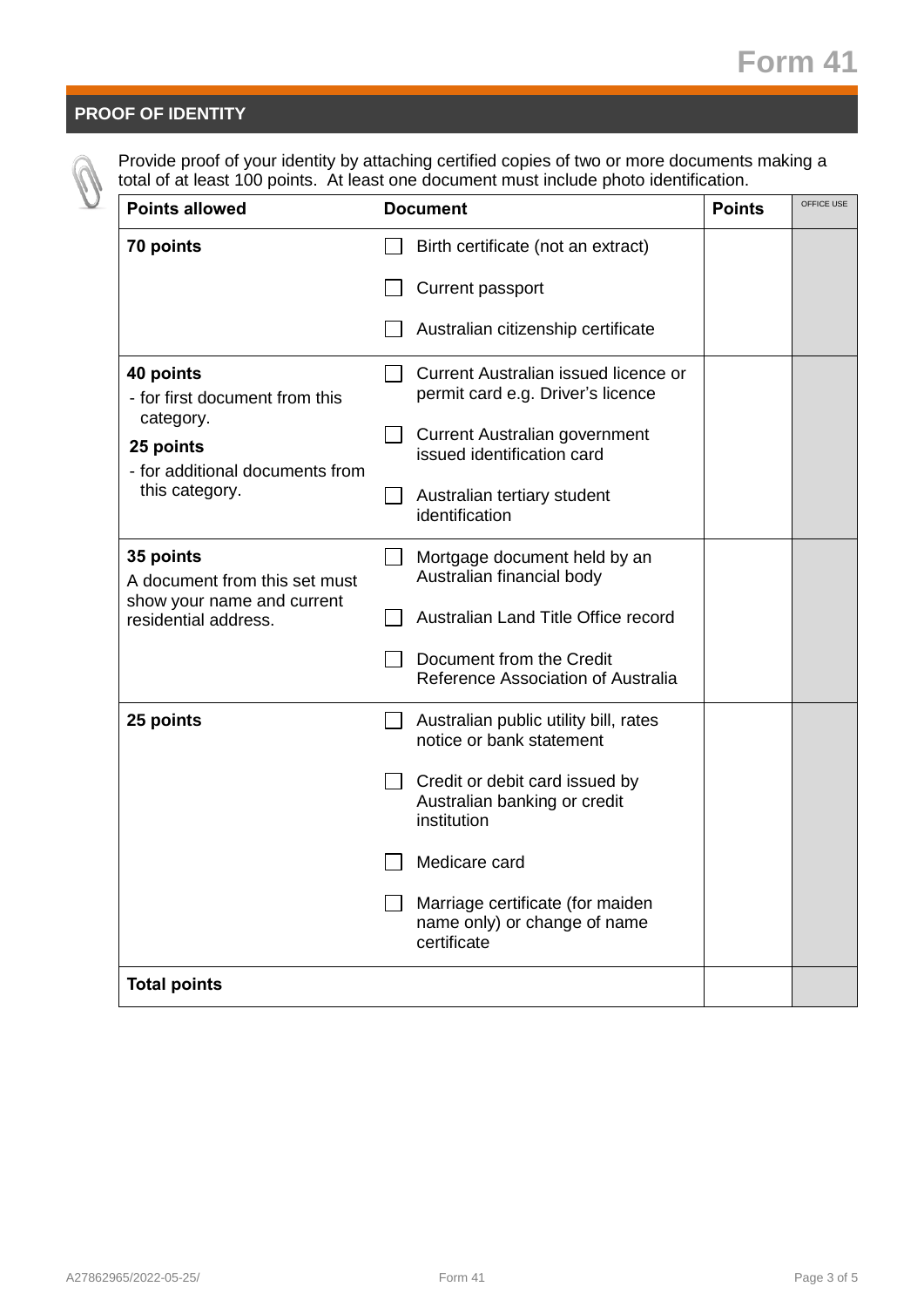# **Form 41**

| Have you ever been refused registration as a builder by a registration board<br>$\mathbf{1}$<br>No<br>Yes<br>or similar body in any Australian state or territory?<br>$\overline{2}$<br>Have you ever been refused a registration or occupational licence, other<br>No<br>Yes<br>$\blacksquare$<br>than as a builder, by a registration board or similar body in any Australian<br>state or territory?<br>3<br>Has your registration with any registration board ever been suspended or<br>Yes<br>No<br>cancelled, other than for non-payment of registration?<br>No<br>Have you ever been disciplined by any registration board?<br>Yes<br>4<br>$\blacksquare$<br>Are you currently the subject of disciplinary proceedings by any registration<br>No<br>5<br>Yes<br>$\blacksquare$<br>board, including any preliminary investigation or action that might lead to<br>disciplinary proceedings?<br>Have you ever been the subject of an order made by the State<br>No<br>Yes<br>6<br><b>Administrative Tribunal?</b><br>$\overline{7}$<br>Have you been a director or officer of a corporation which has been the<br>Yes<br>No<br>$\blacksquare$<br>subject of disciplinary proceedings for contravention of the Building Act 2011,<br>Building Services (Registration) Act 2011, the Building Services (Complaint<br>Resolution and Administration) Act 2011 or the Home Building Contracts Act<br>1991?<br>8<br>Have you ever been disqualified from being a director of a company?<br>Yes<br>No<br>Have you ever been a director or officer of a company that has been<br>9<br>No<br>Yes<br>declared an insolvent?<br>Have you ever been declared bankrupt?<br>10<br>No<br>Yes<br>Are there any other matters which may be relevant to your suitability for<br>11<br>No<br>Yes<br>registration about which the Board should be informed?<br>If you answered 'yes' to any of questions 1 to 11 above attach details and, if appropriate, a list<br>of cases. If you prefer you may place these attachments in a sealed envelope marked with your<br>name. A 'yes' response will be considered by the Board on the facts presented and may not<br>affect your application for registration.<br>Attached<br>N/A | <b>FITNESS AND PROPRIETY</b> |  |
|------------------------------------------------------------------------------------------------------------------------------------------------------------------------------------------------------------------------------------------------------------------------------------------------------------------------------------------------------------------------------------------------------------------------------------------------------------------------------------------------------------------------------------------------------------------------------------------------------------------------------------------------------------------------------------------------------------------------------------------------------------------------------------------------------------------------------------------------------------------------------------------------------------------------------------------------------------------------------------------------------------------------------------------------------------------------------------------------------------------------------------------------------------------------------------------------------------------------------------------------------------------------------------------------------------------------------------------------------------------------------------------------------------------------------------------------------------------------------------------------------------------------------------------------------------------------------------------------------------------------------------------------------------------------------------------------------------------------------------------------------------------------------------------------------------------------------------------------------------------------------------------------------------------------------------------------------------------------------------------------------------------------------------------------------------------------------------------------------------------------------------------------------------------------------------------------------------------|------------------------------|--|
|                                                                                                                                                                                                                                                                                                                                                                                                                                                                                                                                                                                                                                                                                                                                                                                                                                                                                                                                                                                                                                                                                                                                                                                                                                                                                                                                                                                                                                                                                                                                                                                                                                                                                                                                                                                                                                                                                                                                                                                                                                                                                                                                                                                                                  |                              |  |
|                                                                                                                                                                                                                                                                                                                                                                                                                                                                                                                                                                                                                                                                                                                                                                                                                                                                                                                                                                                                                                                                                                                                                                                                                                                                                                                                                                                                                                                                                                                                                                                                                                                                                                                                                                                                                                                                                                                                                                                                                                                                                                                                                                                                                  |                              |  |
|                                                                                                                                                                                                                                                                                                                                                                                                                                                                                                                                                                                                                                                                                                                                                                                                                                                                                                                                                                                                                                                                                                                                                                                                                                                                                                                                                                                                                                                                                                                                                                                                                                                                                                                                                                                                                                                                                                                                                                                                                                                                                                                                                                                                                  |                              |  |
|                                                                                                                                                                                                                                                                                                                                                                                                                                                                                                                                                                                                                                                                                                                                                                                                                                                                                                                                                                                                                                                                                                                                                                                                                                                                                                                                                                                                                                                                                                                                                                                                                                                                                                                                                                                                                                                                                                                                                                                                                                                                                                                                                                                                                  |                              |  |
|                                                                                                                                                                                                                                                                                                                                                                                                                                                                                                                                                                                                                                                                                                                                                                                                                                                                                                                                                                                                                                                                                                                                                                                                                                                                                                                                                                                                                                                                                                                                                                                                                                                                                                                                                                                                                                                                                                                                                                                                                                                                                                                                                                                                                  |                              |  |
|                                                                                                                                                                                                                                                                                                                                                                                                                                                                                                                                                                                                                                                                                                                                                                                                                                                                                                                                                                                                                                                                                                                                                                                                                                                                                                                                                                                                                                                                                                                                                                                                                                                                                                                                                                                                                                                                                                                                                                                                                                                                                                                                                                                                                  |                              |  |
|                                                                                                                                                                                                                                                                                                                                                                                                                                                                                                                                                                                                                                                                                                                                                                                                                                                                                                                                                                                                                                                                                                                                                                                                                                                                                                                                                                                                                                                                                                                                                                                                                                                                                                                                                                                                                                                                                                                                                                                                                                                                                                                                                                                                                  |                              |  |
|                                                                                                                                                                                                                                                                                                                                                                                                                                                                                                                                                                                                                                                                                                                                                                                                                                                                                                                                                                                                                                                                                                                                                                                                                                                                                                                                                                                                                                                                                                                                                                                                                                                                                                                                                                                                                                                                                                                                                                                                                                                                                                                                                                                                                  |                              |  |
|                                                                                                                                                                                                                                                                                                                                                                                                                                                                                                                                                                                                                                                                                                                                                                                                                                                                                                                                                                                                                                                                                                                                                                                                                                                                                                                                                                                                                                                                                                                                                                                                                                                                                                                                                                                                                                                                                                                                                                                                                                                                                                                                                                                                                  |                              |  |
|                                                                                                                                                                                                                                                                                                                                                                                                                                                                                                                                                                                                                                                                                                                                                                                                                                                                                                                                                                                                                                                                                                                                                                                                                                                                                                                                                                                                                                                                                                                                                                                                                                                                                                                                                                                                                                                                                                                                                                                                                                                                                                                                                                                                                  |                              |  |
|                                                                                                                                                                                                                                                                                                                                                                                                                                                                                                                                                                                                                                                                                                                                                                                                                                                                                                                                                                                                                                                                                                                                                                                                                                                                                                                                                                                                                                                                                                                                                                                                                                                                                                                                                                                                                                                                                                                                                                                                                                                                                                                                                                                                                  |                              |  |
|                                                                                                                                                                                                                                                                                                                                                                                                                                                                                                                                                                                                                                                                                                                                                                                                                                                                                                                                                                                                                                                                                                                                                                                                                                                                                                                                                                                                                                                                                                                                                                                                                                                                                                                                                                                                                                                                                                                                                                                                                                                                                                                                                                                                                  |                              |  |
|                                                                                                                                                                                                                                                                                                                                                                                                                                                                                                                                                                                                                                                                                                                                                                                                                                                                                                                                                                                                                                                                                                                                                                                                                                                                                                                                                                                                                                                                                                                                                                                                                                                                                                                                                                                                                                                                                                                                                                                                                                                                                                                                                                                                                  |                              |  |

# **AUSTRALIAN POLICE CHECK**

You must apply for and attach to this application an Australian police check from the approved list of providers, available here: [www.dmirs.wa.gov.au/licensingpolicechecks.](http://www.dmirs.wa.gov.au/licensingpolicechecks)

The police check *must* specify "Mines, Industry Regulation and Safety Licensing purposes" as the reason for the check.

If you are providing a hard copy police check it must be the original or a certified copy. An electronic police check can be verified online and does not need to be certified. For more information about how to obtain a police check, go to: [www.dmirs.wa.gov.au/licensingpolicechecks.](http://www.dmirs.wa.gov.au/licensingpolicechecks) The date of issue of the police check must be within three (3) months of the date you lodge this application.



Attach an Australian police check dated within three months of this application date. **□** Attached